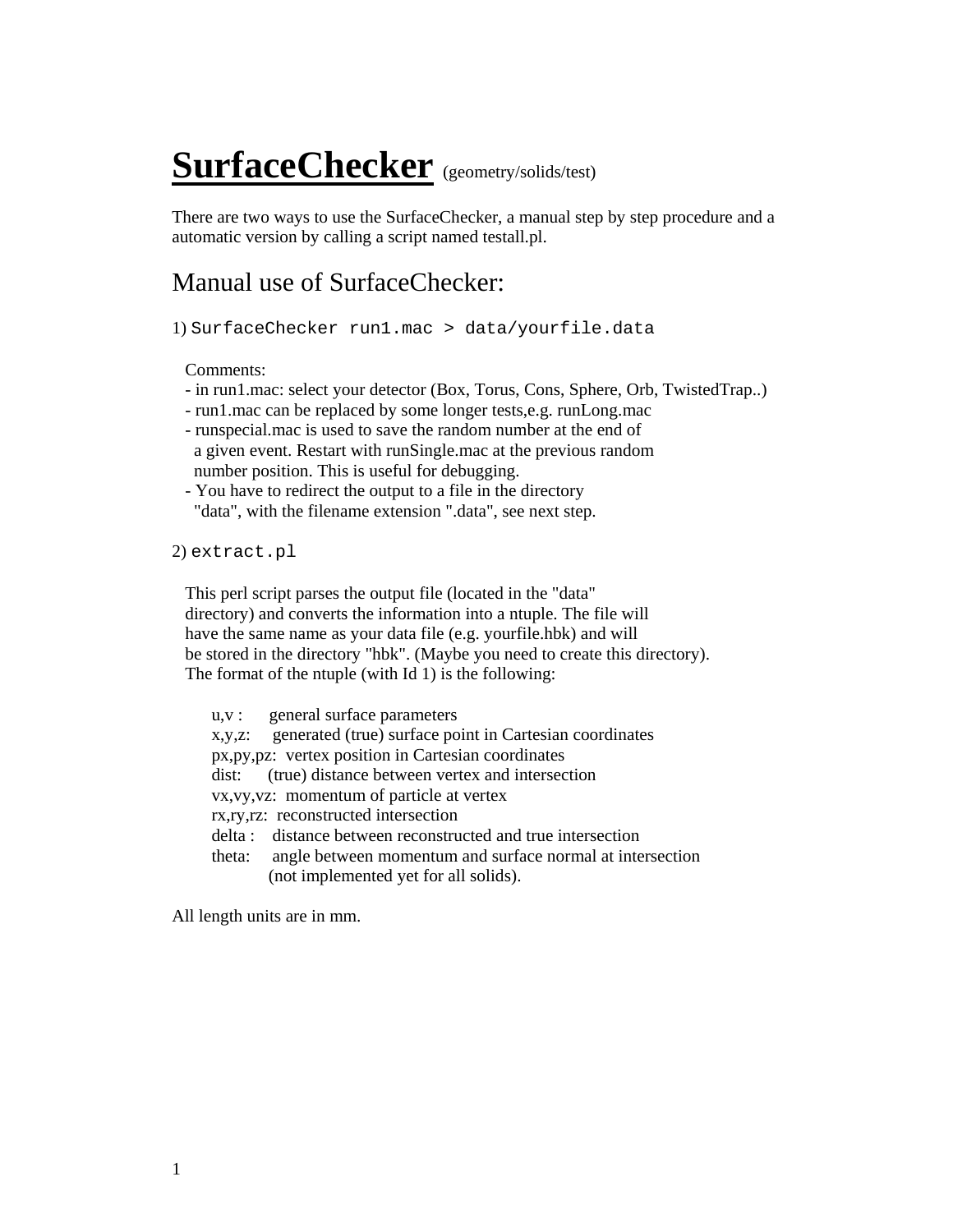3) Start paw and open the hbook file (e.g: hi/file 1 yourfile.hbk)

- To produce a 3D plot of the intersection points and superimposed bad events: nt/pl  $1.x\%y\%z$  nt/pl 1.rx%ry%rz delta>0.1 option=s
	-
- To produce a distribution of the distance between true and reconstructed intersection

 point nt/pl 1.delta

A more sophisticated way to plot this distribution is by using the existing kumac singlesolid.kumac:

exec singlesolid yourfile.hbk

This produces two postscript files (yourfile-full.ps and yourfile-zoom.ps) containing the error distribution at a full range  $(10^{\text{A}}-12 \text{ to } 10^{\text{A}}\overline{5} \text{ mm})$ 

## Automatic use of SurfaceChecker:

- 1) Edit testall.pl by specifying
	- o which solids do you want (give a list of solids or a single solid)
	- o How many events do yo want to process (default is 100000)
- 2) Run testall.pl

This script is then running SurfaceChecker for all solids you specified, and converts the data files by using extract.pl to hbook files. The hbook files are located in the directory 'hbk' and are named

run\_Solidname\_NumberOfEvents.hbk (e.g. run\_sphere\_100000.hbk) After finishing all solids the script executes the paw macro solid.kumac which produces two plots (solid-full.ps and solid-zoom.ps) which are similar to the plot produced by singlesolid.kumac. The only difference is that this plot contains the result of all solids you specified in testall.pl, and by this giving a nice comparison between different solids.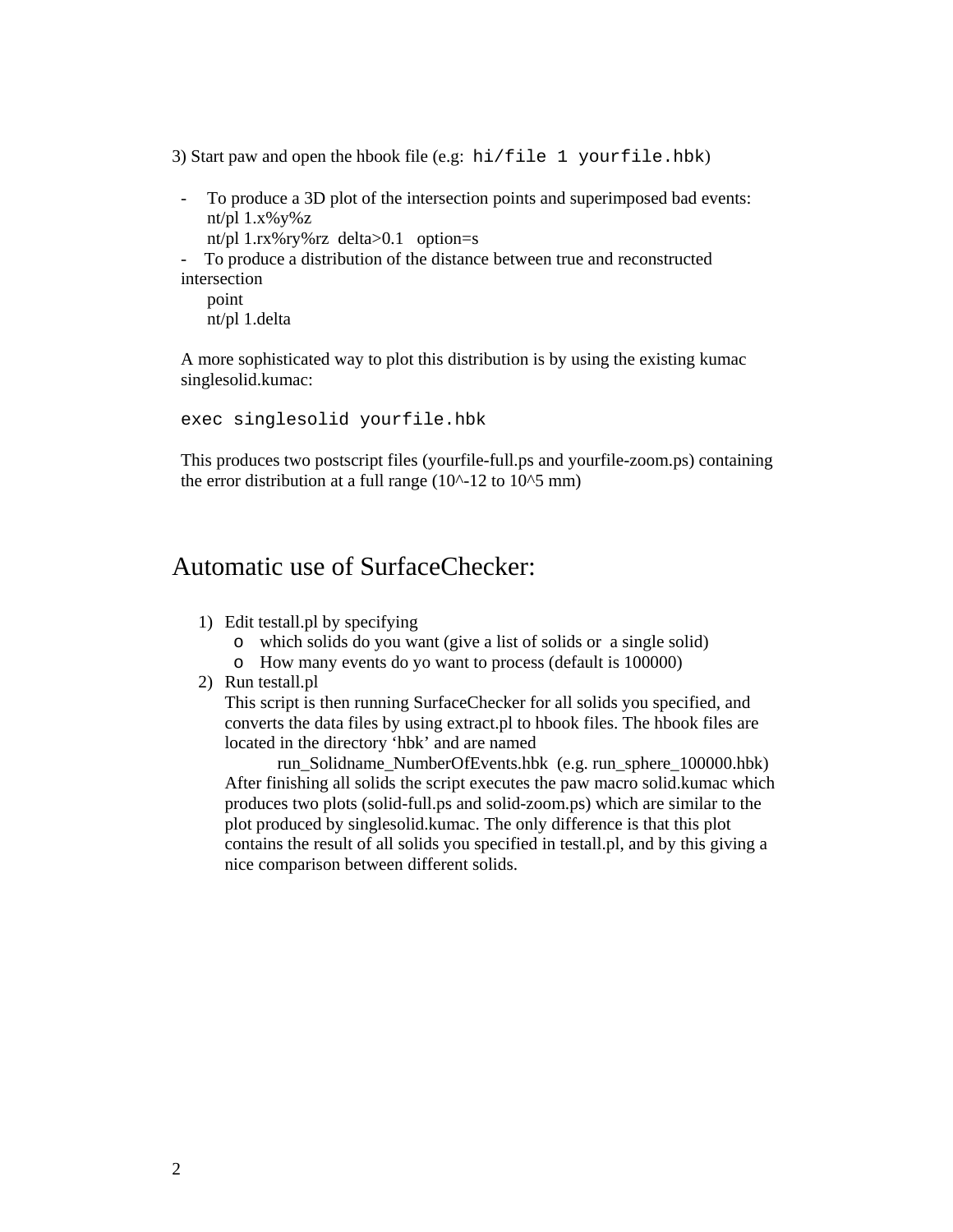

Examples of solid-zoom.ps and solid-full.ps